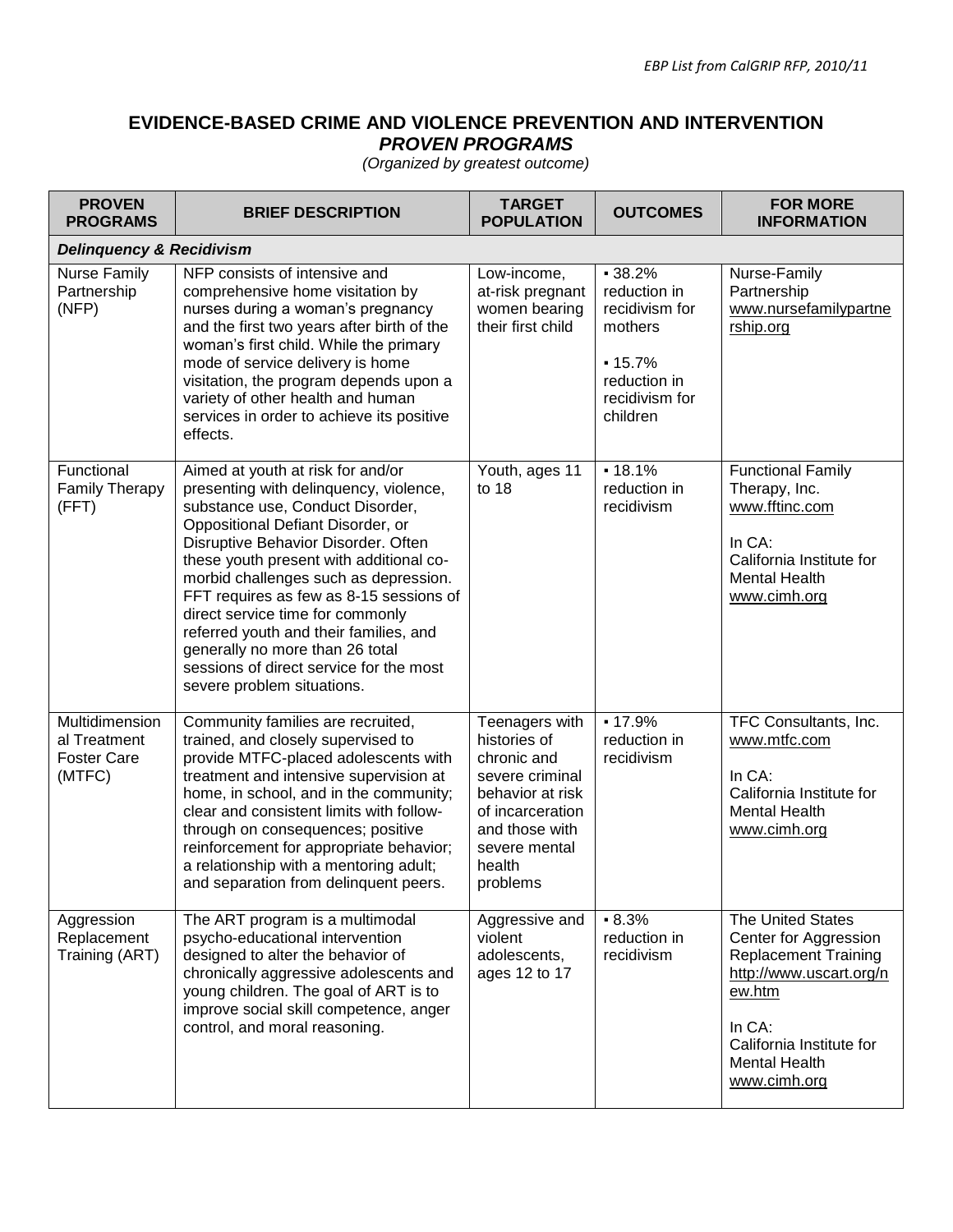| <b>PROVEN</b><br><b>PROGRAMS</b>                 | <b>BRIEF DESCRIPTION</b>                                                                                                                                                                                                                                                                                                                                                                                                                                                            | <b>TARGET</b><br><b>POPULATION</b>                                                                                                                                                                                  | <b>OUTCOMES</b>                                                                                                                      | <b>FOR MORE</b><br><b>INFORMATION</b>                                                                                    |
|--------------------------------------------------|-------------------------------------------------------------------------------------------------------------------------------------------------------------------------------------------------------------------------------------------------------------------------------------------------------------------------------------------------------------------------------------------------------------------------------------------------------------------------------------|---------------------------------------------------------------------------------------------------------------------------------------------------------------------------------------------------------------------|--------------------------------------------------------------------------------------------------------------------------------------|--------------------------------------------------------------------------------------------------------------------------|
| Multisystemic<br>Therapy (MST)                   | MST is an intensive family- and<br>community-based treatment that<br>addresses the multiple determinants of<br>serious antisocial behavior in juvenile<br>offenders. The multisystemic approach<br>views individuals as being nested within<br>a complex network of interconnected<br>systems that encompass individual,<br>family, and extrafamilial (peer, school,<br>neighborhood) factors. Intervention may<br>be necessary in any one or a<br>combination of these systems.    | <b>MST</b> targets<br>chronic, violent,<br>or substance<br>abusing male<br>or female<br>juvenile<br>offenders, ages<br>12 to 17, at<br>high risk of out-<br>of-home<br>placement, and<br>the offenders'<br>families | $-7.7%$<br>reduction in<br>recidivism                                                                                                | <b>MST Services</b><br>www.mstservices.com<br>In CA:<br>California Institute for<br><b>Mental Health</b><br>www.cimh.org |
| <b>Substance Use</b>                             |                                                                                                                                                                                                                                                                                                                                                                                                                                                                                     |                                                                                                                                                                                                                     |                                                                                                                                      |                                                                                                                          |
| Life Skills<br>Training (LST)                    | The results of over a dozen studies<br>consistently show that LST dramatically<br>reduces tobacco, alcohol, and<br>marijuana use. These studies further<br>show that the program works with a<br>diverse range of adolescents, produces<br>results that are long-lasting, and is<br>effective when taught by teachers, peer<br>leaders, or health professionals.                                                                                                                    | Middle/junior<br>high school<br>students (initial<br>intervention in<br>$6^{th}$ or $7^{th}$<br>grades)                                                                                                             | $-50\% - 75\%$<br>reduction in<br>tobacco,<br>alcohol, &<br>marijuana use                                                            | <b>Botvin Life Skills</b><br>Training<br>www.lifeskillstraining.co<br>$\underline{m}$                                    |
| Project Toward<br>No Drug Abuse<br>(Project TND) | Project TND is an effective drug abuse<br>prevention program that targets<br>heterogeneous samples of high school-<br>age youth. Reductions in cigarette<br>smoking, alcohol use, marijuana use,<br>hard drug use, and victimization have<br>been revealed at one- and two-year<br>follow-up periods. It has been tested at<br>traditional and alternative high schools<br>using true experimental design.                                                                          | High school<br>youth, ages 14<br>to 19                                                                                                                                                                              | $-22%$<br>prevalence<br>reduction in 30-<br>day marijuana<br>use<br>$-26%$<br>prevalence<br>reduction in 30-<br>day hard drug<br>use | University of Southern<br>California,<br>Institute for Prevention<br>Research<br>http://tnd.usc.edu/                     |
| <b>Antisocial Behavior</b>                       |                                                                                                                                                                                                                                                                                                                                                                                                                                                                                     |                                                                                                                                                                                                                     |                                                                                                                                      |                                                                                                                          |
| Big<br>Brothers/Big<br>Sisters (BBBS)            | Service delivery is by volunteers who<br>interact regularly with a youth in a one-<br>to-one relationship. Agencies use a<br>case management approach, following<br>through on each case from initial inquiry<br>through closure. The case manager<br>screens applicants, makes and<br>supervises the matches, and closes the<br>matches when eligibility requirements<br>are no longer met or either party<br>decides they can no longer participate<br>fully in the relationship. | Youth, ages 6<br>to 18, from<br>single parent<br>homes                                                                                                                                                              | - About 33%<br>less likely than<br>control youth to<br>hit someone                                                                   | <b>Big Brothers Big Sisters</b><br>www.bbbs.org                                                                          |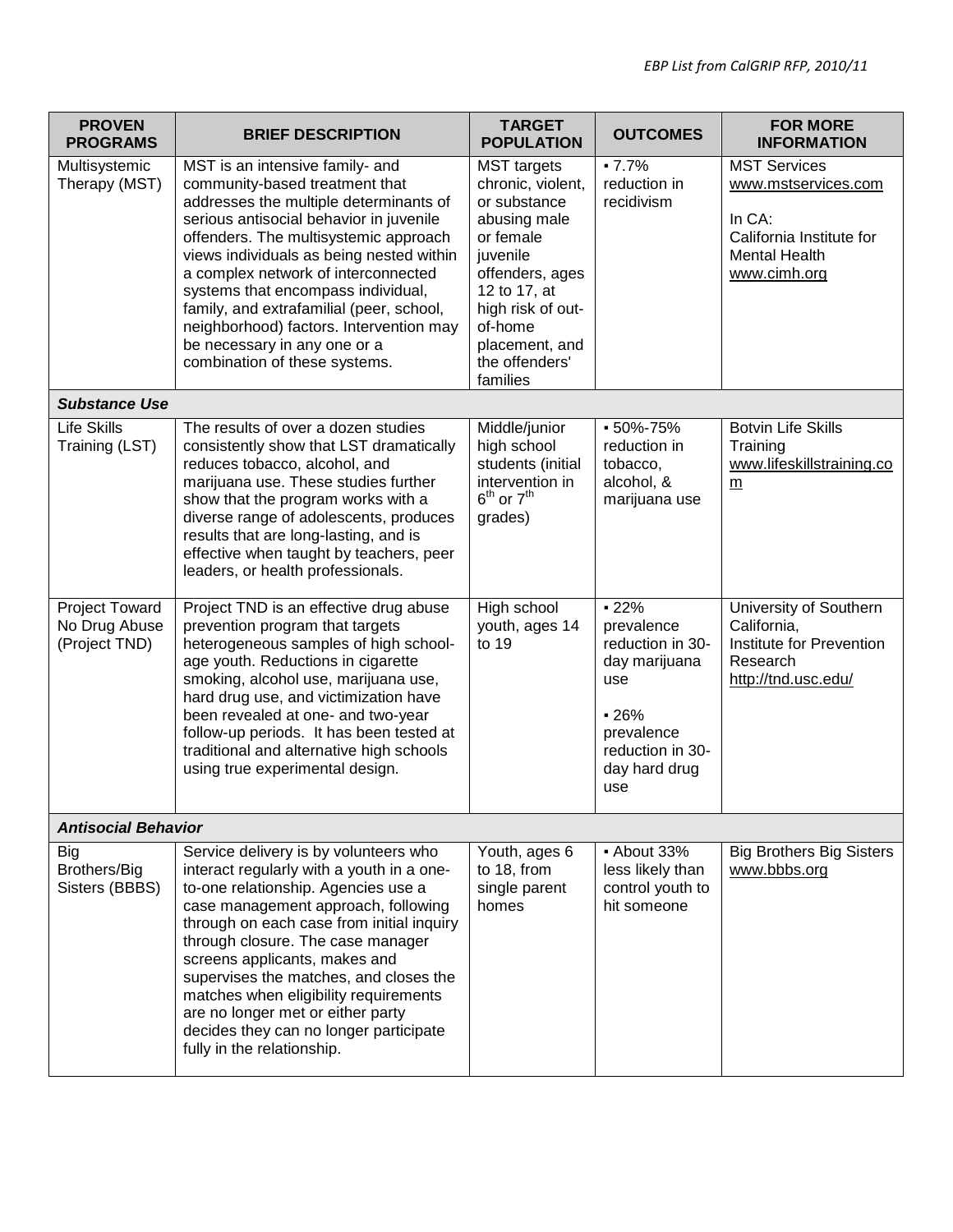| <b>PROVEN</b><br><b>PROGRAMS</b>                                     | <b>BRIEF DESCRIPTION</b>                                                                                                                                                                                                                                                                                                                                                                                                                                                                                        | <b>TARGET</b><br><b>POPULATION</b>                                                         | <b>OUTCOMES</b>                                                                                                                                                              | <b>FOR MORE</b><br><b>INFORMATION</b>                                                                                                  |
|----------------------------------------------------------------------|-----------------------------------------------------------------------------------------------------------------------------------------------------------------------------------------------------------------------------------------------------------------------------------------------------------------------------------------------------------------------------------------------------------------------------------------------------------------------------------------------------------------|--------------------------------------------------------------------------------------------|------------------------------------------------------------------------------------------------------------------------------------------------------------------------------|----------------------------------------------------------------------------------------------------------------------------------------|
| Olweus<br><b>Bullying</b><br>Prevention<br>Program (BPP)             | BPP is a universal intervention for the<br>reduction and prevention of bully/victim<br>problems. The main arena for the<br>program is the school, and school staff<br>has the primary responsibility for the<br>introduction and implementation of the<br>program. All students within a school<br>participate in most aspects of the<br>program. Additional individual<br>interventions are targeted at students<br>who are identified as bullies or victims<br>of bullying.                                   | Students in<br>elementary,<br>middle, and<br>junior high<br>schools                        | - Reduction in<br>reports of<br>bullying and<br>victimization<br>- Reduction in<br>general<br>antisocial<br>behavior such<br>as vandalism,<br>fighting, theft<br>and truancy | <b>Olweus Bullying</b><br><b>Prevention Program</b><br>www.olweus.org                                                                  |
| Promoting<br>Alternative<br>Thinking<br><b>Strategies</b><br>(PATHS) | PATHS promotes emotional and social<br>competencies and reducing aggression<br>and behavior problems in elementary<br>school-aged children. PATHS has been<br>field-tested and researched with<br>children in regular education classroom<br>settings, as well as with a variety of<br>special needs students (deaf, hearing-<br>impaired, learning disabled, emotionally<br>disturbed, mildly mentally delayed, and<br>gifted).                                                                                | Elementary<br>school aged-<br>children in the<br>classroom                                 | - Decreased<br>report of<br>conduct<br>problems,<br>including<br>aggression<br>• Increased<br>ability to<br>tolerate<br>frustration                                          | <b>Prevention Research</b><br>Center<br>www.prevention.psu.ed<br>u/projects/PATHS.html                                                 |
| The Incredible<br>Years                                              | The Incredible Years is a set of three<br>comprehensive, multi-faceted, and<br>developmentally-based curriculums for<br>parents, teachers and children designed<br>to promote emotional and social<br>competence and to prevent, reduce,<br>and treat behavior and emotion<br>problems in young children. The<br>program is aimed at children ages 2-10,<br>at risk for and/or presenting with<br>conduct problems (defined as high rates<br>of aggression, defiance, oppositional<br>and impulsive behaviors). | Children, ages<br>2 to 10, at risk<br>for and/or<br>presenting with<br>conduct<br>problems | - Reductions in<br>peer<br>aggression in<br>the classroom<br>- Reductions in<br>conduct<br>problems at<br>home & school                                                      | The Incredible Years<br>www.incredibleyears.co<br>$\underline{m}$<br>In CA: California<br>Institute for Mental<br>Health; www.cimh.org |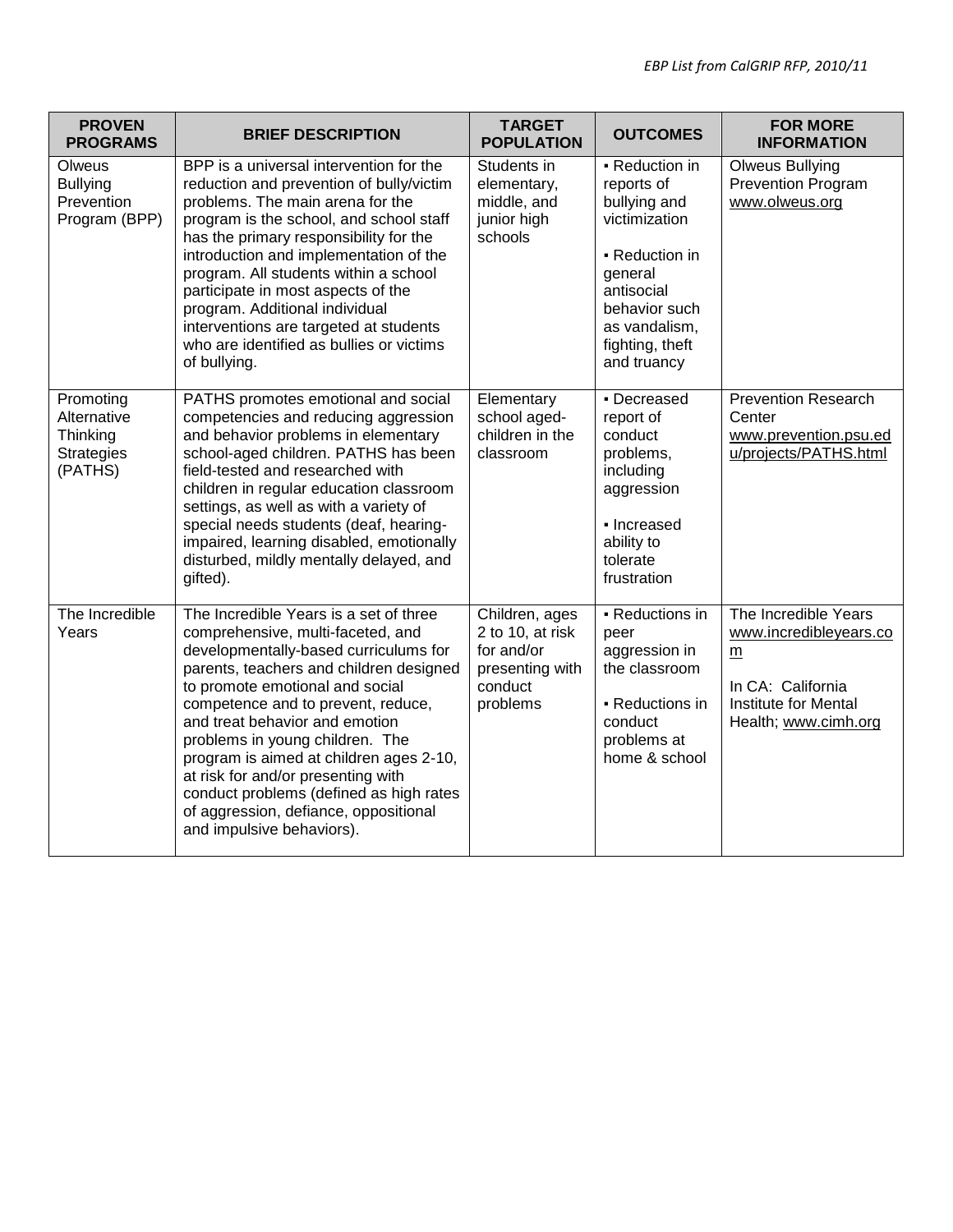## **EVIDENCE-BASED CRIME AND VIOLENCE PREVENTION AND INTERVENTION**  *PROMISING PROGRAMS*

| <b>PROMISING</b><br><b>PROGRAMS</b>                                                         | <b>DESCRIPTION</b>                                                                                                                                                                                                                                                                                                                                                                                                                                                                                                     | <b>TARGET</b><br><b>POPULATION</b>                                                                                                                                                   | <b>OUTCOMES</b>                        | <b>FOR MORE</b><br><b>INFORMATION</b>                                                                                                                                                                              |
|---------------------------------------------------------------------------------------------|------------------------------------------------------------------------------------------------------------------------------------------------------------------------------------------------------------------------------------------------------------------------------------------------------------------------------------------------------------------------------------------------------------------------------------------------------------------------------------------------------------------------|--------------------------------------------------------------------------------------------------------------------------------------------------------------------------------------|----------------------------------------|--------------------------------------------------------------------------------------------------------------------------------------------------------------------------------------------------------------------|
| <b>Delinquency &amp; Recidivism</b>                                                         |                                                                                                                                                                                                                                                                                                                                                                                                                                                                                                                        |                                                                                                                                                                                      |                                        |                                                                                                                                                                                                                    |
| Raising Healthy<br>Children (RHC)<br>(formerly<br>Seattle Social<br>Development<br>Project) | This universal, multidimensional<br>intervention decreases juveniles'<br>problem behaviors by working with<br>parents, teachers, and children. It<br>incorporates both social control and<br>social learning theories and intervenes<br>early in children's development to<br>increase pro-social bonds, strengthen<br>attachment and commitment to schools,<br>and decrease delinquency.                                                                                                                              | General<br>population and<br>high-risk<br>children (those<br>with low<br>socioeconomic<br>status and low<br>school<br>achievement)<br>attending grade<br>school and<br>middle school | $-15.7%$<br>reduction in<br>recidivism | University of<br>Washington, Social<br>Development Research<br>Group<br>J. David Hawkins,<br>Ph.D.<br>jdh@u.washington.edu<br><b>or</b><br>sdrg@u.washington.<br>edu                                               |
| Family<br>Integrated<br><b>Transitions</b><br>(FIT)                                         | FIT provides integrated individual and<br>family services to juvenile offenders<br>who have mental health and chemical<br>dependency disorders during their<br>transition from incarceration back into<br>the community. The goals of the FIT<br>program include lowering the risk of<br>recidivism, connecting the family with<br>appropriate community supports,<br>achieving youth abstinence from alcohol<br>and other drugs, improving the mental<br>health of the youth, and increasing pro-<br>social behavior. | Youth, ages 10<br>to 17                                                                                                                                                              | $-10.2%$<br>reduction in<br>recidivism | University of<br>Washington, Dept. of<br>Psychiatry & Behavioral<br>Sciences,<br>Division of Public<br>Behavioral Health &<br><b>Justice Policy</b><br>Eric W. Trupin, Ph.D.<br>trupin@u.washington.e<br><u>du</u> |
| <b>Guiding Good</b><br>Choices (GGC)                                                        | GGC is a family competency training<br>program that promotes healthy,<br>protective parent-child interactions and<br>reduces children's risk for early<br>substance use initiation. It is based on<br>the social development model, which<br>theorizes that enhancing protective<br>factors such as effective parenting<br>practices will decrease the likelihood<br>that children will engage in problem<br>behaviors.                                                                                                | Families of<br>middle school<br>children who<br>resided in rural,<br>economically<br>stressed<br>neighborhoods                                                                       | $-7.2%$<br>reduction in<br>recidivism  | Channing-Bete<br>Company<br>http://www.channing-<br>bete.com/ggc                                                                                                                                                   |
| TeamChild                                                                                   | A Washington State-based program<br>providing legal (civil) and community<br>advocacy services to juvenile offenders.<br>TeamChild addresses the underlying<br>causes of juvenile delinquency by<br>advocating for education, mental &<br>medical health services, safe living<br>situations and other supports.                                                                                                                                                                                                       | Juvenile<br>offenders                                                                                                                                                                | $-9.7%$<br>reduction in<br>recidivism  | TeamChild, Inc.<br>http://www.teamchild.<br>org/                                                                                                                                                                   |

*(Organized by greatest outcome)*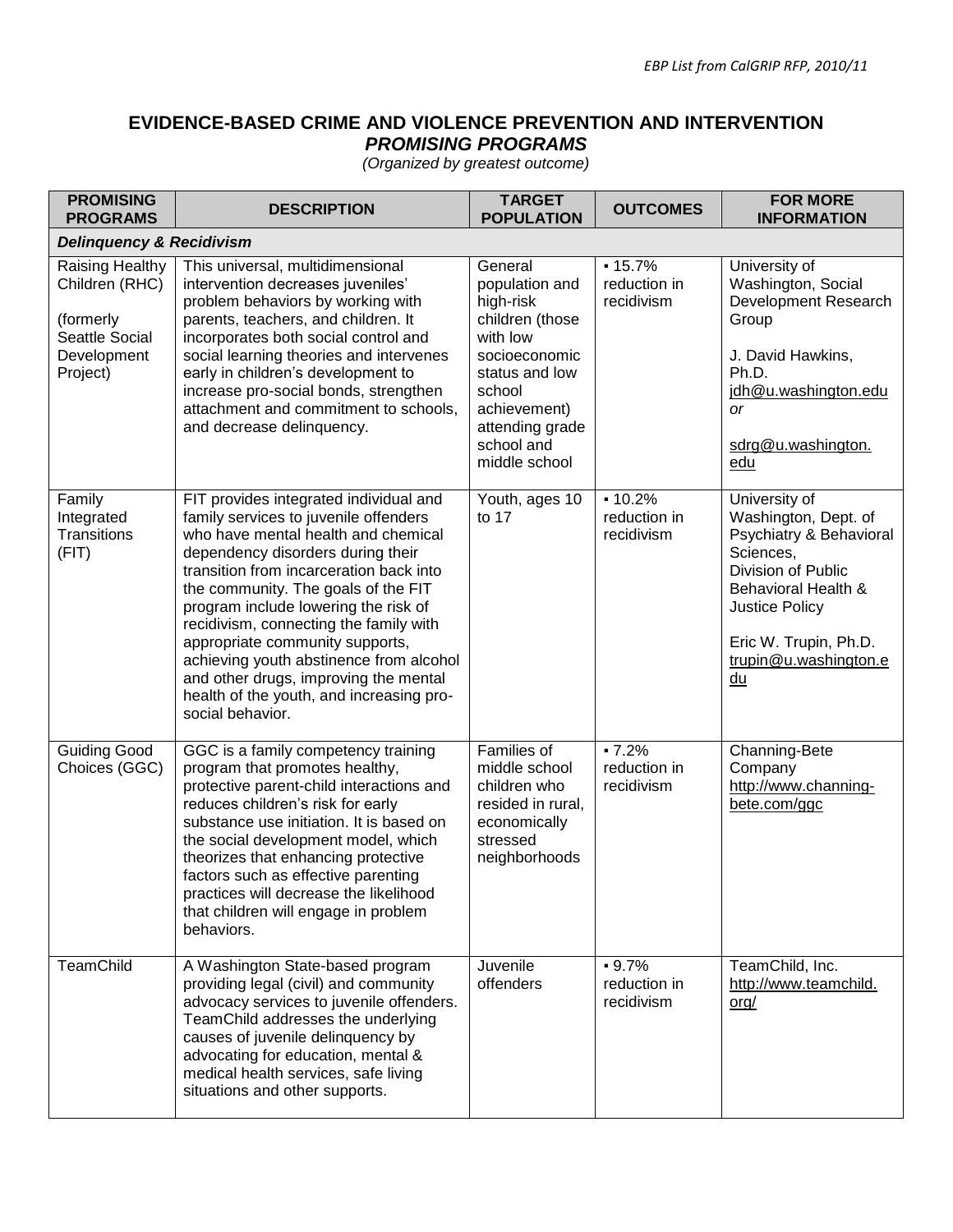| <b>PROMISING</b><br><b>PROGRAMS</b>                                         | <b>DESCRIPTION</b>                                                                                                                                                                                                                                                                                                                                                                                                                                                                                                                                                                                                                                                                      | <b>TARGET</b><br><b>POPULATION</b>                                                                                                             | <b>OUTCOMES</b>                                                                                                                                                                     | <b>FOR MORE</b><br><b>INFORMATION</b>                                                                                                               |
|-----------------------------------------------------------------------------|-----------------------------------------------------------------------------------------------------------------------------------------------------------------------------------------------------------------------------------------------------------------------------------------------------------------------------------------------------------------------------------------------------------------------------------------------------------------------------------------------------------------------------------------------------------------------------------------------------------------------------------------------------------------------------------------|------------------------------------------------------------------------------------------------------------------------------------------------|-------------------------------------------------------------------------------------------------------------------------------------------------------------------------------------|-----------------------------------------------------------------------------------------------------------------------------------------------------|
| Parent-Child<br>Interaction<br>Therapy (PCIT)                               | PCIT is aimed at conduct-disordered<br>young children, placing emphasis on<br>improving the quality of the parent-child<br>relationship and changing parent-child<br>interaction patterns. In PCIT, parents<br>are taught specific skills to establish a<br>nurturing and secure relationship with<br>their child while increasing their child's<br>pro-social behavior and decreasing<br>negative behavior.                                                                                                                                                                                                                                                                            | Children, ages<br>$2$ to $7$                                                                                                                   | $-5.1%$<br>reduction in<br>recidivism                                                                                                                                               | University of Florida<br>Department of Clinical<br>and Health Psychology<br>http://pcit.phhp.ufl.edu/                                               |
| Behavior<br>Monitoring &<br>Reinforcement<br>Program<br>(BMRP)              | BMRP is a school-based intervention<br>helps prevent juvenile delinquency,<br>substance use, and school failure for<br>high-risk adolescents. It targets juvenile<br>cynicism about the world and the<br>accompanying lack of self-efficacy to<br>deal with problems. BMRP provides a<br>school environment that allows students<br>to realize that their actions can bring<br>about desired consequences, and it<br>reinforces this belief by eliciting<br>participation from teachers, parents,<br>and individuals. Students are eligible<br>for inclusion if they demonstrate low<br>academic motivation, family problems,<br>or frequent or serious school discipline<br>referrals. | The program<br>can be used in<br>both low-<br>income, urban,<br>and racially-<br>mixed and<br>middle-class,<br>suburban junior<br>high schools | - Less self-<br>reported<br>delinquency,<br>school-based<br>problems and<br>unemployment<br>- Fewer county<br>court records<br>than peers                                           | Graduate School of<br>Applied and<br>Professional<br>Psychology,<br><b>Rutgers University</b><br>Brenna Hafer Bry,<br>Ph.D.<br>bbry@rci.rutgers.edu |
| <b>Substance Use</b>                                                        |                                                                                                                                                                                                                                                                                                                                                                                                                                                                                                                                                                                                                                                                                         |                                                                                                                                                |                                                                                                                                                                                     |                                                                                                                                                     |
| Striving<br>Together to<br>Achieve<br>Rewarding<br>Tomorrows<br>(CASASTART) | CASASTART targets youth in high risk<br>environments, and seeks to reduce their<br>exposure to drugs and criminal activity.<br>The program seeks to decrease<br>individual, peer group, family and<br>neighborhood risk factors through case<br>management services, after-school and<br>summer activities, and increased police<br>involvement. CASASTART also works<br>to improve attachment to adults,<br>attachment to pro-social norms, school<br>performance, and participation in pro-<br>social activities/peer groups.                                                                                                                                                         | Youth, ages 11<br>to 13, living in<br>severely<br>distressed<br>neighborhoods                                                                  | - Less likely to<br>report use of<br>any drugs,<br>gateway drugs,<br>or stronger<br>drugs<br>- Lower levels<br>of violent crime<br>- Less likely to<br>be involved in<br>drug sales | <b>CASASTART</b><br>The National Center on<br>Addiction and<br>Substance Abuse at<br><b>Columbia University</b><br>www.casastart.org                |
| Project<br>Northland                                                        | Project Northland is a community-wide<br>intervention designed to reduce<br>adolescent alcohol use. The program<br>includes six years of programming<br>spanning seven academic years and is<br>multi-level, involving individual students,<br>parents, peers, as well as community<br>members, businesses, and<br>organizations.                                                                                                                                                                                                                                                                                                                                                       | $6th$ thru $12th$<br>grade students<br>from rural,<br>lower-middle<br>class to middle<br>class<br>communities                                  | • Decreased<br>tendencies to<br>use alcohol<br>- Less alcohol,<br>cigarette and<br>marijuana use                                                                                    | Hazelden Publishing<br>http://www.<br>hazelden.org/web/go/pr<br>ojectnorthland                                                                      |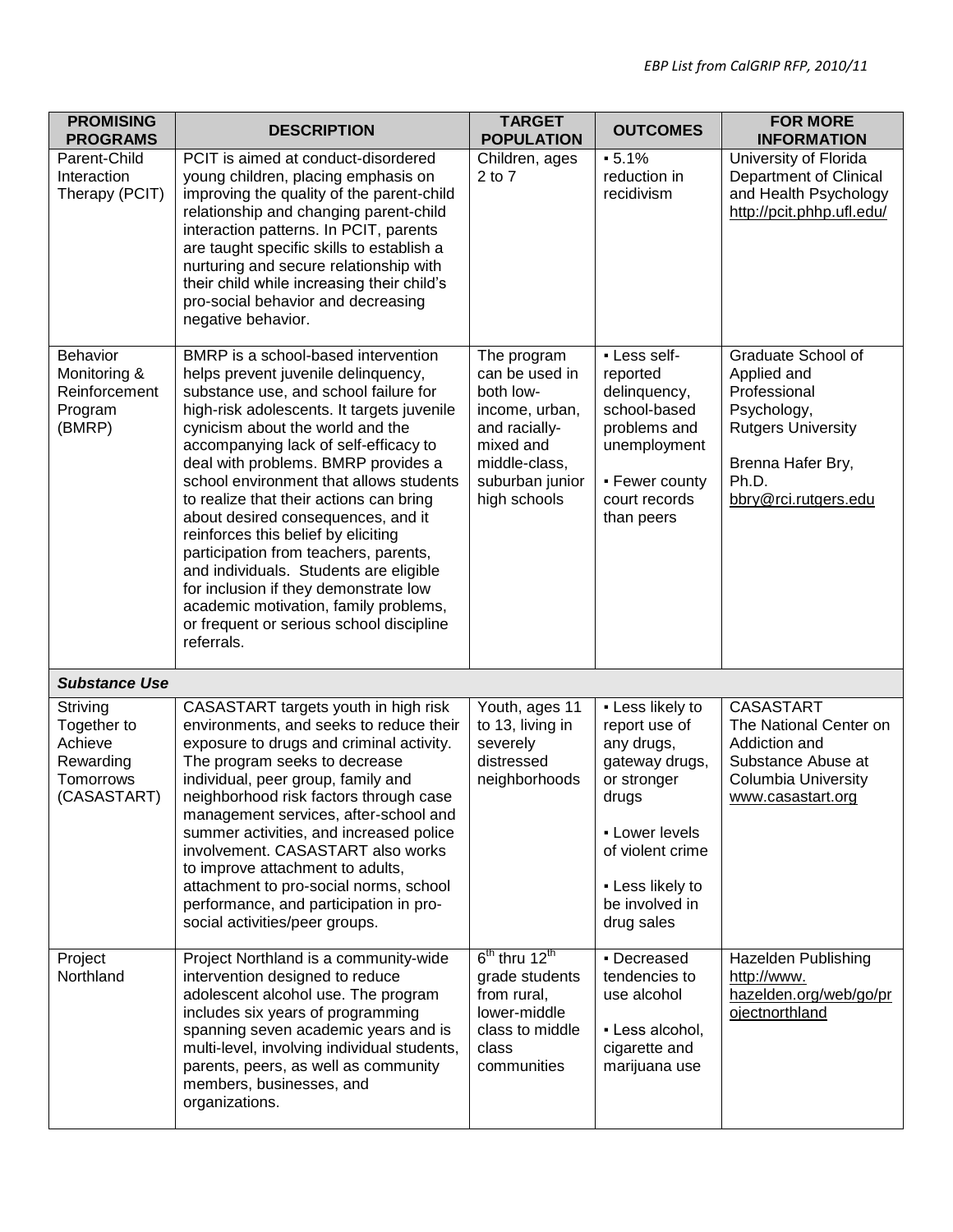| <b>PROMISING</b><br><b>PROGRAMS</b>                                       | <b>DESCRIPTION</b>                                                                                                                                                                                                                                                                                                                                                                                                                                                                                                                                                | <b>TARGET</b><br><b>POPULATION</b>                                                              | <b>OUTCOMES</b>                                                                                                                                                  | <b>FOR MORE</b><br><b>INFORMATION</b>                                                                                                  |
|---------------------------------------------------------------------------|-------------------------------------------------------------------------------------------------------------------------------------------------------------------------------------------------------------------------------------------------------------------------------------------------------------------------------------------------------------------------------------------------------------------------------------------------------------------------------------------------------------------------------------------------------------------|-------------------------------------------------------------------------------------------------|------------------------------------------------------------------------------------------------------------------------------------------------------------------|----------------------------------------------------------------------------------------------------------------------------------------|
| Strengthening<br>Families (SFP)                                           | SFP is a universal, family-based<br>intervention which enhances parents'<br>general child management skills,<br>parent-child affective relationships, and<br>family communication. Based on a<br>developmental model, SFP assumes<br>that increasing the family's protective<br>processes while decreasing its potential<br>risk factors can alter a child's future, so<br>that problem behaviors can be reduced<br>or avoided. In addition, the program<br>seeks to delay the onset of adolescent<br>alcohol and substance use by improving<br>family practices. | $6th$ grade<br>students and<br>their families                                                   | - Lower rates of<br>alcohol<br>initiation<br>$-30 - 60%$<br>relative<br>reductions in<br>alcohol use and<br>being drunk                                          | Iowa State University,<br><b>University Extension</b><br>http://www.<br>extension.iastate.edu/sf<br>p/                                 |
| <b>Strong African</b><br>American<br><b>Families</b><br>Program<br>(SAAF) | SAAF is a family-centered program<br>designed to prevent alcohol use and<br>abuse among rural African American<br>youth and improve the parenting<br>practices of the significant caregivers<br>responsible for them.                                                                                                                                                                                                                                                                                                                                             | <b>Rural African</b><br>American<br>youth, ages 10<br>to 12, and their<br>primary<br>caregivers | - Reduced<br>initiation of<br>alcohol use &<br>slowed<br>increase in use<br>over time<br>• Developed<br>stronger youth<br>protective<br>factors                  | Center for Family<br>Research<br>University of Georgia<br>http://www.cfr.uga.edu/<br>Dr. Christina Grange<br>cgrange@uga.edu           |
| <b>Antisocial Behavior</b>                                                |                                                                                                                                                                                                                                                                                                                                                                                                                                                                                                                                                                   |                                                                                                 |                                                                                                                                                                  |                                                                                                                                        |
| Good Behavior<br>Game (GBG)                                               | GBG is a classroom management<br>strategy designed to improve<br>aggressive/disruptive classroom<br>behavior and prevent later criminality. It<br>is implemented when children are in<br>early elementary grades in order to<br>provide students with the skills they<br>need to respond to later, possibly<br>negative, life experiences and societal<br>influences.                                                                                                                                                                                             | Early<br>elementary<br>school children                                                          | - Less<br>aggressive and<br>shy behaviors<br>- Better peer<br>nominations of<br>aggressive<br>behavior<br>• Reduction in<br>levels of<br>aggression for<br>males | Hazelden Publishing<br>http://www.hazelden.or<br>g/web/public/pax.page<br>Claire Richardson<br>claire@paxis.org                        |
| <b>Brief Strategic</b><br>Family Therapy<br>(BSFT)                        | BSFT adopts a structural family<br>systems framework to improve youth's<br>behavior problems by improving family<br>interactions that are presumed to be<br>directly related to the child's symptoms.                                                                                                                                                                                                                                                                                                                                                             | Children and<br>adolescents<br>between 8 and<br>17 years of age                                 | · Significant<br>reductions in<br>Conduct<br>Disorder and<br>Socialized<br>Aggression                                                                            | <b>Brief Strategic Family</b><br>Therapy <sup>®</sup> Institute<br>University of Miami<br>Miller School of<br>Medicine<br>www.BSFT.org |